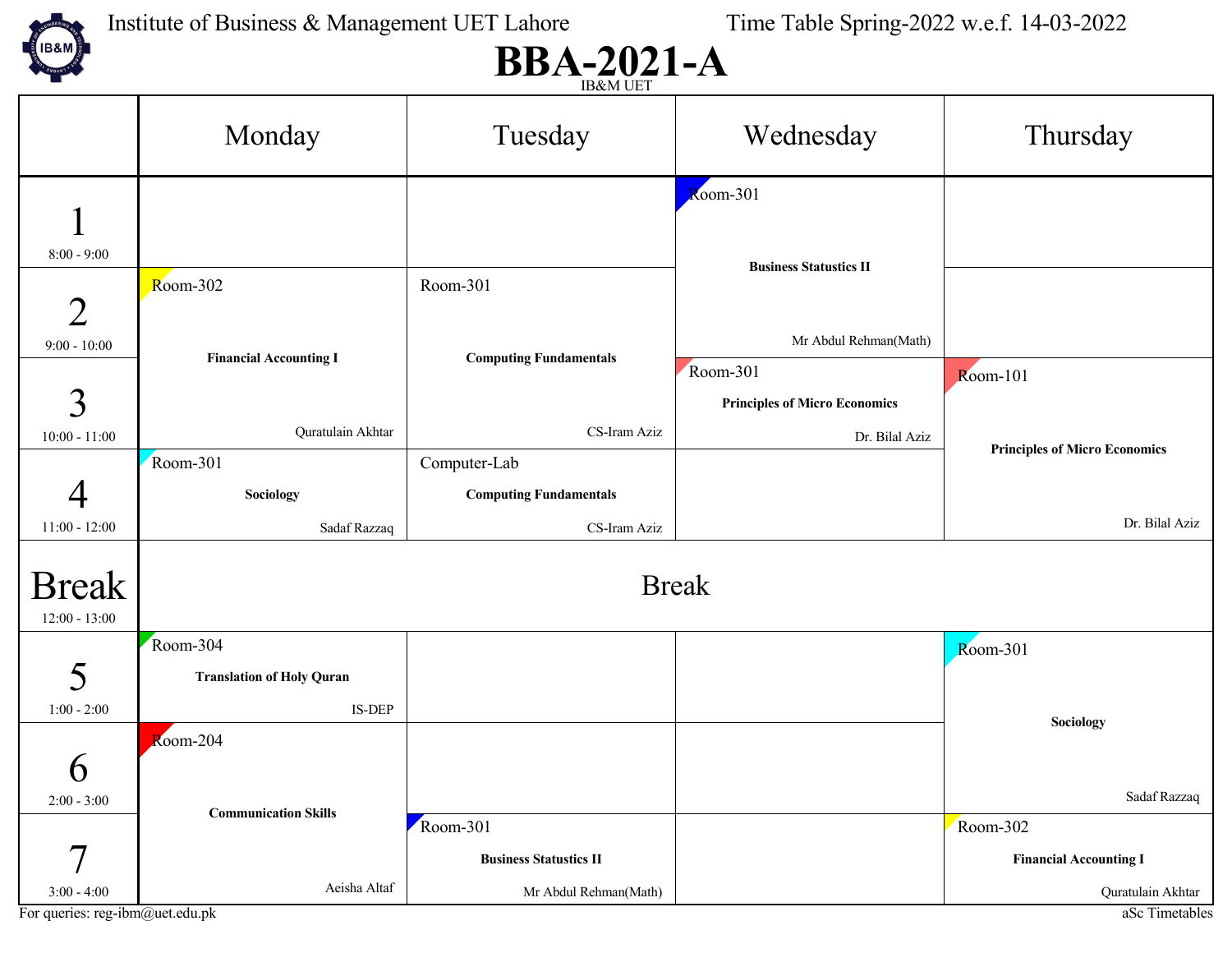

### $BBA-2021-B$

|                                 |                                  | <b>IDOVIAL OF 1</b>           |                                                  |                                      |
|---------------------------------|----------------------------------|-------------------------------|--------------------------------------------------|--------------------------------------|
|                                 | Monday                           | Tuesday                       | Wednesday                                        | Thursday                             |
| $8:00 - 9:00$                   |                                  |                               |                                                  |                                      |
| $\overline{2}$                  |                                  | $Room-203$                    | Room-302<br><b>Principles of Micro Economics</b> |                                      |
| $9:00 - 10:00$                  |                                  |                               | Dr. Bilal Aziz                                   |                                      |
|                                 | $Room-103$                       | Sociology                     | Room-302                                         | Room-302                             |
| $\mathfrak{Z}$                  |                                  |                               |                                                  | <b>Communication Skills</b>          |
| $10:00 - 11:00$                 |                                  | VF-Sadia Adnan                |                                                  | Aeisha Altaf                         |
|                                 | <b>Business Statustics II</b>    | Room-301                      | <b>Computing Fundamentals</b>                    | Room-302                             |
|                                 |                                  | Sociology                     |                                                  | <b>Financial Accounting I</b>        |
| $11:00 - 12:00$                 | Mr Abdul Rehman(Math)            | VF-Sadia Adnan                | CS-Iram Aziz                                     | Quratulain Akhtar                    |
| <b>Break</b><br>$12:00 - 13:00$ | <b>Break</b>                     |                               |                                                  |                                      |
|                                 |                                  |                               | Room-302                                         | Room-302                             |
| 5<br>$1:00 - 2:00$              |                                  |                               | <b>Financial Accounting I</b>                    | <b>Principles of Micro Economics</b> |
|                                 | Room-301                         | Room-304                      |                                                  |                                      |
| $\boldsymbol{\mathsf{O}}$       | <b>Translation of Holy Quran</b> | <b>Business Statustics II</b> |                                                  |                                      |
| $2:00 - 3:00$                   | IS-DEP                           | Mr Abdul Rehman(Math)         | Quratulain Akhtar                                | Dr. Bilal Aziz                       |
|                                 |                                  | Computer-Lab                  | Room-304                                         |                                      |
|                                 |                                  | <b>Computing Fundamentals</b> | <b>Communication Skills</b>                      |                                      |
| $3:00 - 4:00$                   |                                  | CS-Iram Aziz                  | Aeisha Altaf                                     |                                      |
| For queries: reg-ibm@uet.edu.pk |                                  |                               |                                                  | aSc Timetables                       |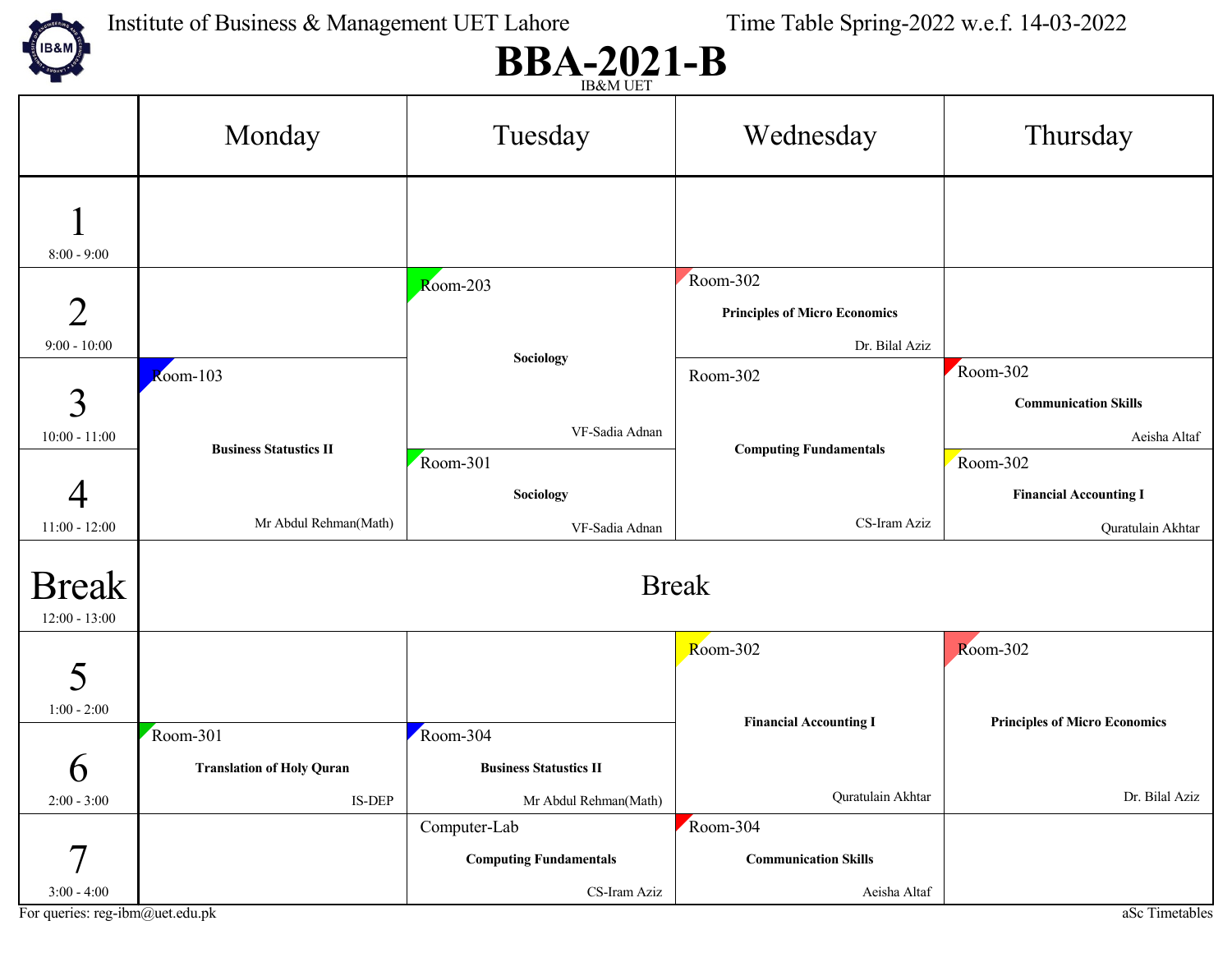

### $BBA-2021-C$

|                                 |                                      | <b>IDOVIAL OF 1</b>                  |                               |                               |
|---------------------------------|--------------------------------------|--------------------------------------|-------------------------------|-------------------------------|
|                                 | Monday                               | Tuesday                              | Wednesday                     | Thursday                      |
|                                 |                                      |                                      |                               | $\overline{\text{R}}$ oom-203 |
|                                 |                                      |                                      |                               |                               |
| $8:00 - 9:00$                   |                                      |                                      |                               | <b>Business Statustics II</b> |
|                                 |                                      | Room-204                             | Computer-Lab                  |                               |
| $\overline{2}$                  |                                      |                                      | <b>Computing Fundamentals</b> |                               |
| $9:00 - 10:00$                  |                                      | <b>Financial Accounting I</b>        | CS-Iram Aziz                  | Mr Abdul Rehman(Math)         |
|                                 |                                      |                                      |                               |                               |
| 3                               |                                      |                                      |                               |                               |
| $10:00 - 11:00$                 |                                      | Quratulain Akhtar                    |                               |                               |
|                                 |                                      | Room-302                             | Room-304                      | Room-301                      |
|                                 |                                      | <b>Business Statustics II</b>        | <b>Communication Skills</b>   | <b>Communication Skills</b>   |
| $11:00 - 12:00$                 |                                      | Mr Abdul Rehman(Math)                | Aeisha Altaf                  | Aeisha Altaf                  |
|                                 |                                      |                                      |                               |                               |
| <b>Break</b>                    | <b>Break</b>                         |                                      |                               |                               |
| $12:00 - 13:00$                 |                                      |                                      |                               |                               |
|                                 | Room-301                             |                                      | Room-304                      | $Room-202$                    |
| 5                               | Sociology                            |                                      |                               |                               |
| $1:00 - 2:00$                   | Aftab Shoukat                        |                                      | <b>Computing Fundamentals</b> | Sociology                     |
|                                 | Room-304                             | Room-301                             |                               |                               |
| $\boldsymbol{\mathsf{O}}$       |                                      | <b>Principles of Micro Economics</b> |                               |                               |
| $2:00 - 3:00$                   | <b>Principles of Micro Economics</b> | Sadaf Razzaq                         | CS-Iram Aziz                  | Aftab Shoukat                 |
|                                 |                                      | Room-302                             | Room-302                      |                               |
| 7                               |                                      | <b>Translation of Holy Quran</b>     | <b>Financial Accounting I</b> |                               |
| $3:00 - 4:00$                   | Sadaf Razzaq                         | IS-DEP                               | Quratulain Akhtar             |                               |
| For queries: reg-ibm@uet.edu.pk |                                      |                                      |                               | aSc Timetables                |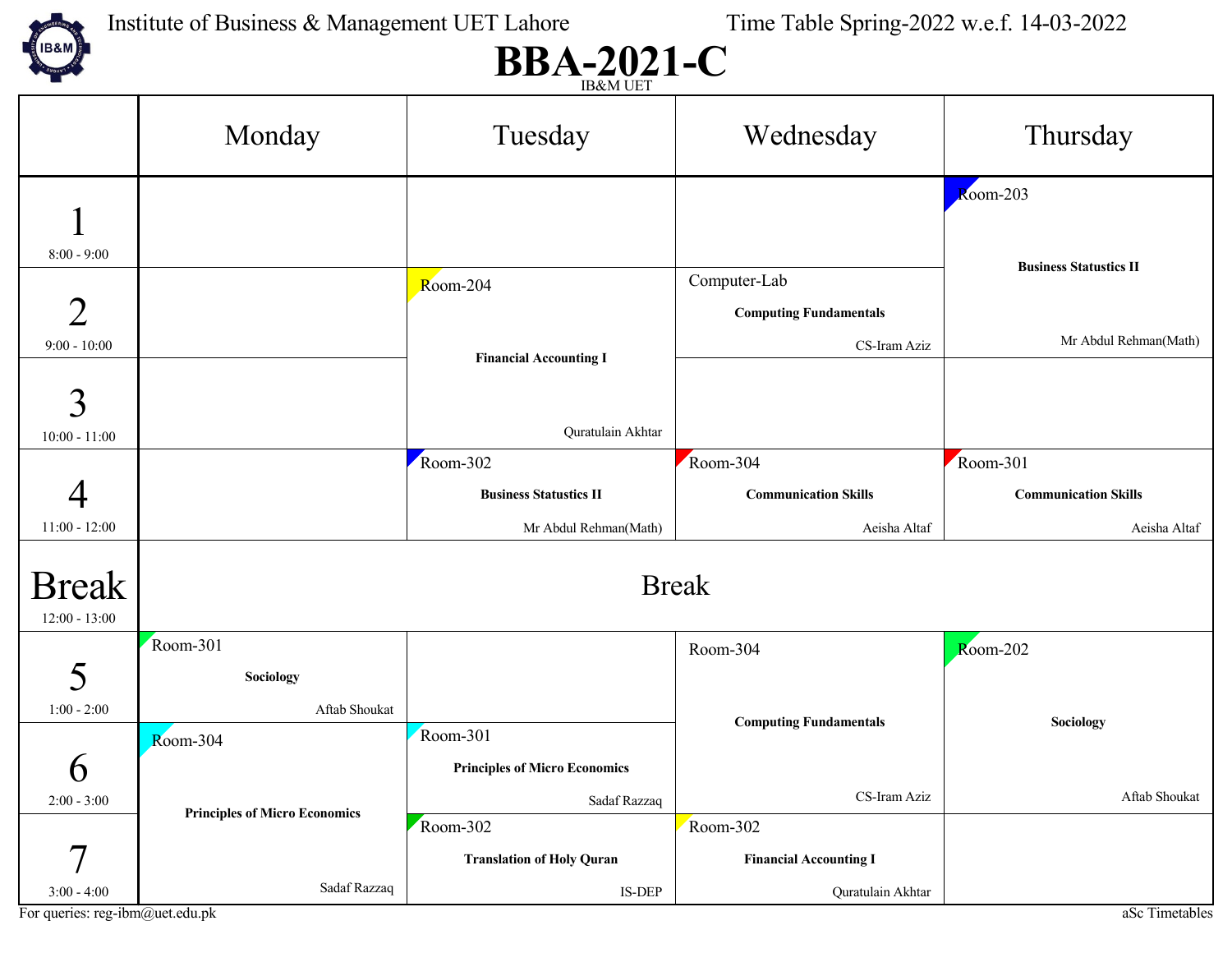

Institute of Business & Management UET Lahore Time Table Spring-2022 w.e.f. 14-03-2022

# **BBIT-2021-A**

|                                 |                                 | <b>IDOUVI ULT</b>                    |                                    |                                      |
|---------------------------------|---------------------------------|--------------------------------------|------------------------------------|--------------------------------------|
|                                 | Monday                          | Tuesday                              | Wednesday                          | Thursday                             |
|                                 | Room-304                        |                                      |                                    | Computer-Lab                         |
|                                 |                                 |                                      |                                    | <b>Digital Logic and Design</b>      |
| $8:00 - 9:00$                   |                                 |                                      |                                    | CE                                   |
|                                 | <b>Digital Logic and Design</b> |                                      |                                    | Computer-Lab                         |
| $\overline{2}$                  |                                 |                                      |                                    | <b>Introduction to Programming</b>   |
| $9:00 - 10:00$                  | $\rm CE$                        |                                      |                                    | Safia Kanwal                         |
|                                 |                                 | $Room-304$                           |                                    |                                      |
| $\overline{3}$                  |                                 |                                      |                                    |                                      |
| $10:00 - 11:00$                 |                                 | <b>Principles of Micro Economics</b> |                                    |                                      |
|                                 | Room-302                        |                                      |                                    | Room-204                             |
|                                 | <b>Financial Accounting I</b>   |                                      |                                    | <b>Principles of Micro Economics</b> |
| $11:00 - 12:00$                 | Quratulain Akhtar               | Sadaf Razzaq                         |                                    | Sadaf Razzaq                         |
| <b>Break</b><br>$12:00 - 13:00$ | <b>Break</b>                    |                                      |                                    |                                      |
|                                 | $Room-302$                      | Room-304                             | Computer-Lab                       | Room-304                             |
| 5                               |                                 | <b>Business Statistics I</b>         |                                    |                                      |
| $1:00 - 2:00$                   | <b>Business Statistics I</b>    | Mr Abdul Rehman(Math)                | <b>Introduction to Programming</b> | <b>Financial Accounting I</b>        |
|                                 |                                 | Room-302                             |                                    |                                      |
| $\boldsymbol{\mathsf{O}}$       |                                 | <b>Translation of Holy Quran</b>     |                                    |                                      |
| $2:00 - 3:00$                   | Mr Abdul Rehman(Math)           | $\text{IS-DEP}{}$                    | Safia Kanwal                       | Quratulain Akhtar                    |
|                                 |                                 |                                      |                                    |                                      |
| $\boldsymbol{\tau}$             |                                 |                                      |                                    |                                      |
| $3:00 - 4:00$                   |                                 |                                      |                                    |                                      |
| For queries: reg-ibm@uet.edu.pk |                                 |                                      |                                    | aSc Timetables                       |